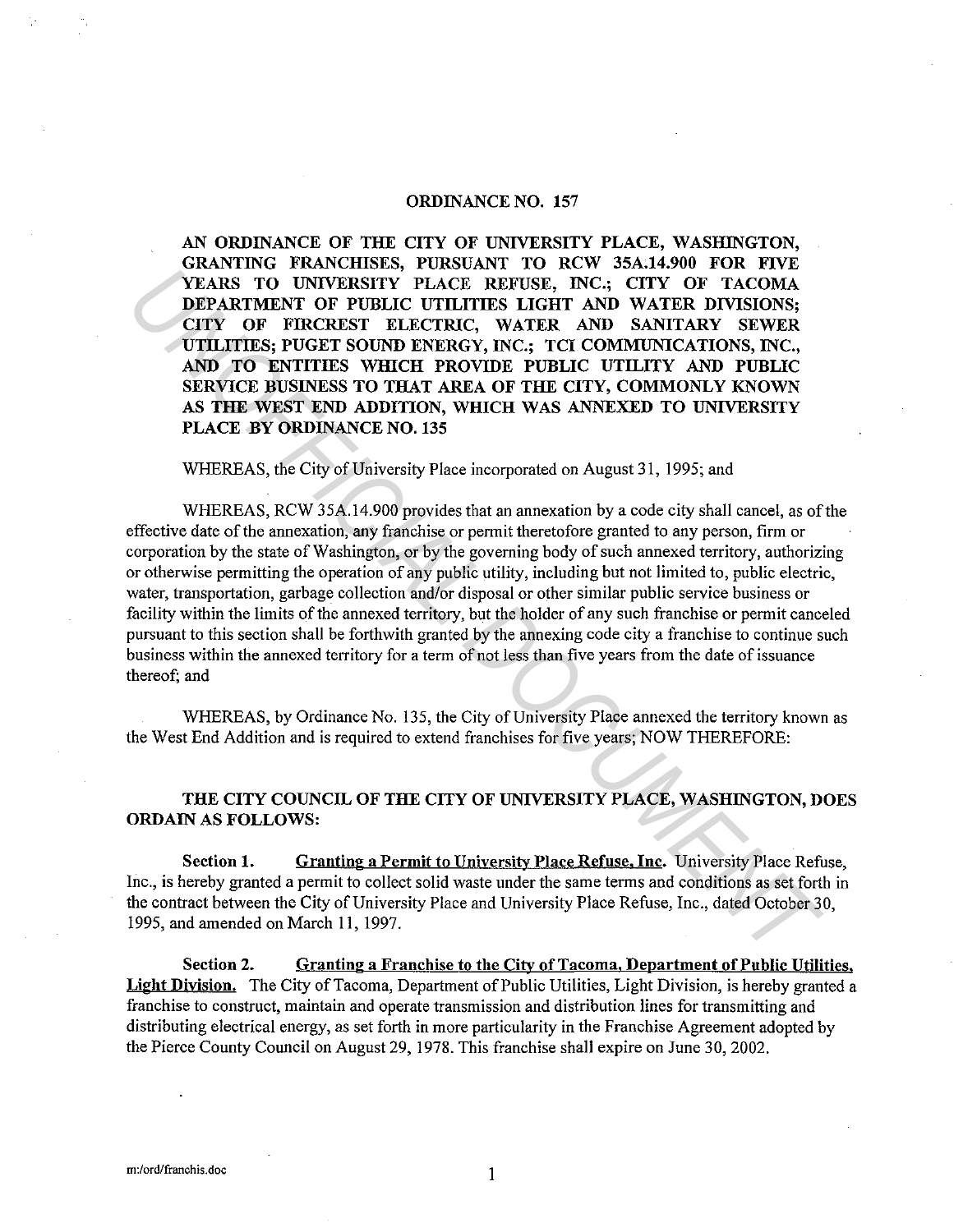Section 3. Granting a Franchise to the City of Tacoma. Department of Pnblic Utilities. Water Division. The City of Tacoma, Department of Public Utilities, Water Division, is hereby granted a franchise to construct and maintain water pipelines for a water system, as set forth in more particularity in the franchise agreement adopted by the Pierce County Council on February 27, 1978 and the supplemental franchise No. 3 adopted on November 21, 1978. This franchise shall expire on June 30, 2002.

Section 4. Granting a Franchise to the City of Fircrest Electric Utility The City of Fircrest Electric Utility is hereby granted a franchise to construct, maintain and operate electrical transmission and distribution lines as set forth in more particularity in the franchise agreement adopted by the Pierce County Council on August 25, 1987 and the supplemental franchise No. 1 on October 4, 1994. This franchise shall expire on June 30, 2002.

Section 5. Granting a Franchise to the City of Fircrest Sanitary Sewer Utility. The City of Fircrest Sanitary Sewer Utility is hereby granted a franchise to construct, operate and maintain a sanitary sewer system as set forth in more particularity in the franchise agreement adopted by the Pierce County Council on September 18, 1990. This franchise shall expire on June 30, 2002.

Section 6. Granting a Franchise to the City of Firerest Water Utility. The City of Fircrest Water Utility is hereby granted a franchise to construct, operate and maintain a water system as set forth in more particularity in the franchise agreement adopted by the Pierce County Council on October 4, 1994. This franchise shall expire on June 30, 2002.

Section 7. Granting a Franchise to Puget Sound Energy, Inc., Puget Sound Energy, Inc., is hereby granted a franchise to construct, operate and maintain a gas distribution system as set forth in more particularity in the franchise agreement adopted by the Pierce County Council on January 21, 1975. This franchise shall expire June 30, 2002.

Section 8. Granting a Franchise to TCI Communications Inc. TCI Communications Inc. is hereby granted a franchise to operate and maintain a cable television system, as set forth in the franchise agreement originally granted by Pierce County to Cable TV Puget Sound, Inc. on September 23, 1983 and subsequently amended by County Ordinances Numbers 95-123, 87-17, and 87-60S. This franchise shall expire on June 30, 2002. **Extending a Franchise to differential and present head to the section of the same of the same of the same of the same of the same of the same of the same of the same of the same of the same of the same of the Figure Count** 

Section 9. Severability. If any section, sentence, clause or phrase of this ordinance should be held to be invalid or unconstitutional by a court of competent jurisdiction, such invalidity or unconstitutionality shall not affect the validity or constitutionality of any other section, sentence, clause or phrase of this ordinance.

Section 10. Directions to City Clerk. The City Clerk is hereby authorized and directed to forward certified copies of this ordinance to the franchisees and permit holders as set forth in this ordinance.

Section 11. Official Bonds. The franchisee shall take all necessary steps to transfer any bonds, certificates of insurance, or other security currently held by Pierce County or the Washington Utilities and Transportation Commission to the City of University Place, if the franchisee has not already done so.